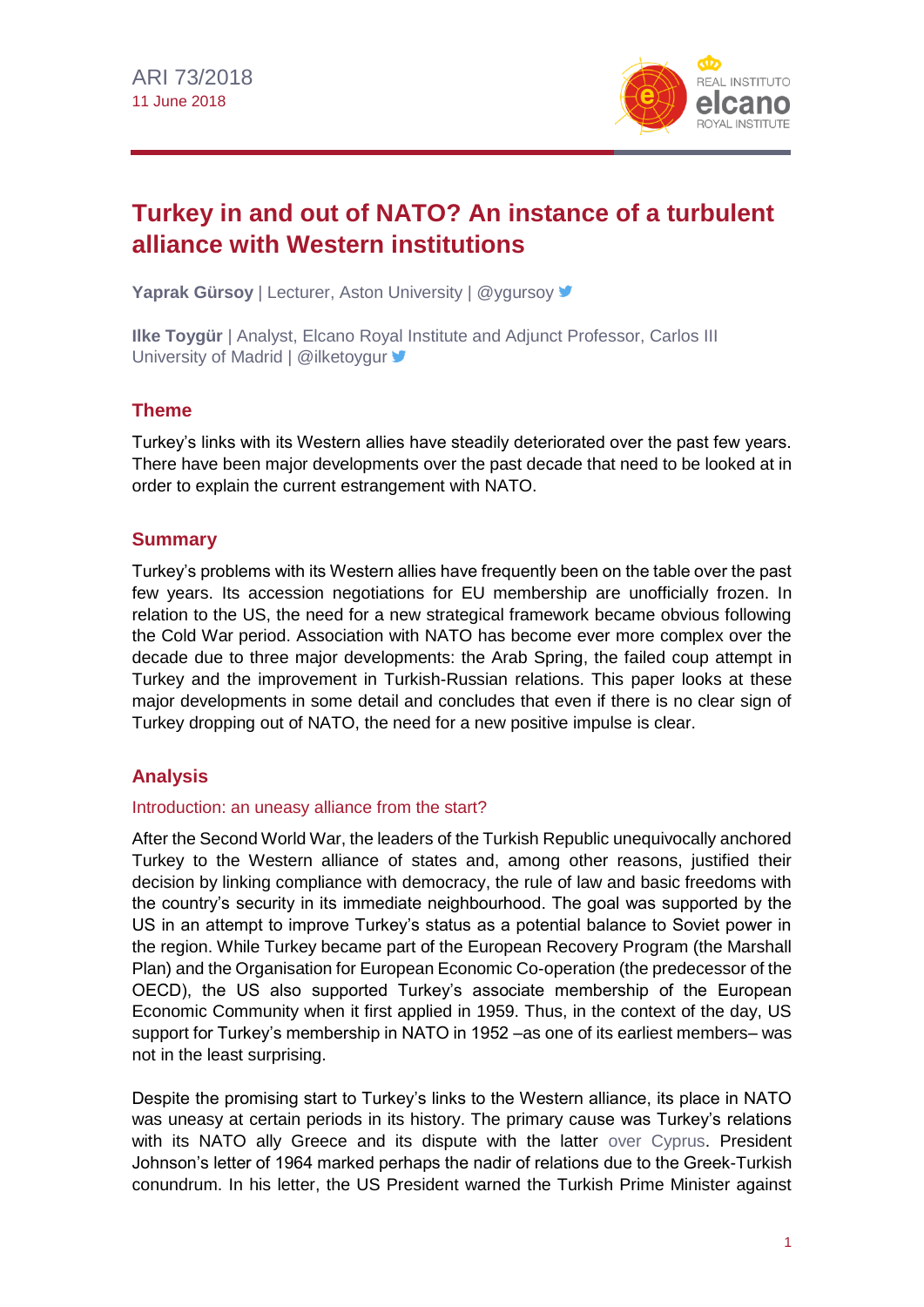engaging in military operations in Cyprus and warned that NATO might not be able to protect Turkey in the event of the Soviet Union taking advantage of the conflict.<sup>1</sup> Indeed, in 1974 Turkey entered in the north of the island and the US placed an arms embargo until 1978, inflicting 'great harm to Turkey's armed forces'.<sup>2</sup> On the US side this was a low point and, since then, the troubled relations have continued with ups and downs.

There have been also other reasons for tension between NATO and Turkey. When Yugoslavia was breaking up, for instance, Turkey demanded that NATO and the UN intervene more swiftly and forcefully against Serbia, and there was a clear difference of approach until NATO finally intervened in Bosnia-Herzegovina in August 1995. $3$  NATO-EU cooperation was a similar case that led to tension on several occasions. While the EU wants to use NATO assets on its missions, Turkey, as a non-EU country, is worried about the involvement of Cyprus and the possibility of it gaining access to NATO information. This was an issue, for instance, in the EU mission in Kosovo in 2007-08, when Ankara blocked EU-NATO cooperation.<sup>4</sup> There are many such ups and downs in the history of Turkey's alliance with NATO.

Despite the tensions, however, it is also important to explain that Turkish-NATO relations have not really been unduly affected by the various military coups in Turkey since it became a member. <sup>5</sup> Such NATO and US acquiescence was the basis of many conspiracy theories underlying the recent decline in relations. That the 2016 coup attempt harmed Turkish-NATO relations shows that the alliance has entered a new scenario that had not been seen before. This paper will look at the main reasons behind the decline in relations since 2011, including the coup attempt, and discuss possible consequences it might have for the future.

#### Declining relations since 2011

There has been a gradual decline in Turkish-NATO relations since 2011 and an even swifter deterioration since 2016. Although partly due to the absence of a new framework for Turkish-US relations,<sup>6</sup> there are three interrelated reasons that have speeded up the decline and help explain the current situation: (1) the Arab Spring and the Syrian War; (2) the 2016 coup attempt; and (3) Turkey's cooperation with Russia.

<sup>1</sup> For the original letters, see 'President Johnson and Prime Minister Inonu: correspondence between President Johnson and Prime Minister Inonu, June 1964, as released by the White House, January 15, 1966', *Middle East Journal*, vol. 20, nr 3, Summer 1966, p. 386-393.

<sup>2</sup> Ali L. Karaosmanoğlu (1983), 'Turkey's Security and the Middle East', *Foreign Affairs*, vol. 62, nr 1, Fall, p. 157-175 (quote from p. 158).

<sup>3</sup> Didem Ekinci (2009), 'The war in Bosnia-Herzegovina and Turkish parliamentary debates (1992-1995): a constructivist approach', *Uluslararası İlişkiler*, vol. 6, nr 22, Summer, p. 37-60.

<sup>4</sup> Meltem Müftüler-Baç & Yaprak Gürsoy (2010), 'Is there a Europeanization of Turkish foreign policy: an addendum to the literature on EU candidates', *Turkish Studies*, vol. 11, nr 3, September, p. 405-427, specifically p. 411-414.

<sup>5</sup> For the reactions of the US and the EU to the 1980 coup, see Senem Aydın-Düzgit & Yaprak Gürsoy (2013), 'Turkey: the counterintuitive transition of 1983', in Kathryn Stoner & Michael McFaul (Eds.), *Transitions to Democracy: A Comparative Perspective*, The Johns Hopkins University Press, Baltimore.

<sup>6</sup> Nick Danforth & Ilke Toygür (2017), 'How to dull Turkey's autocratic edge', Foreign Policy, September.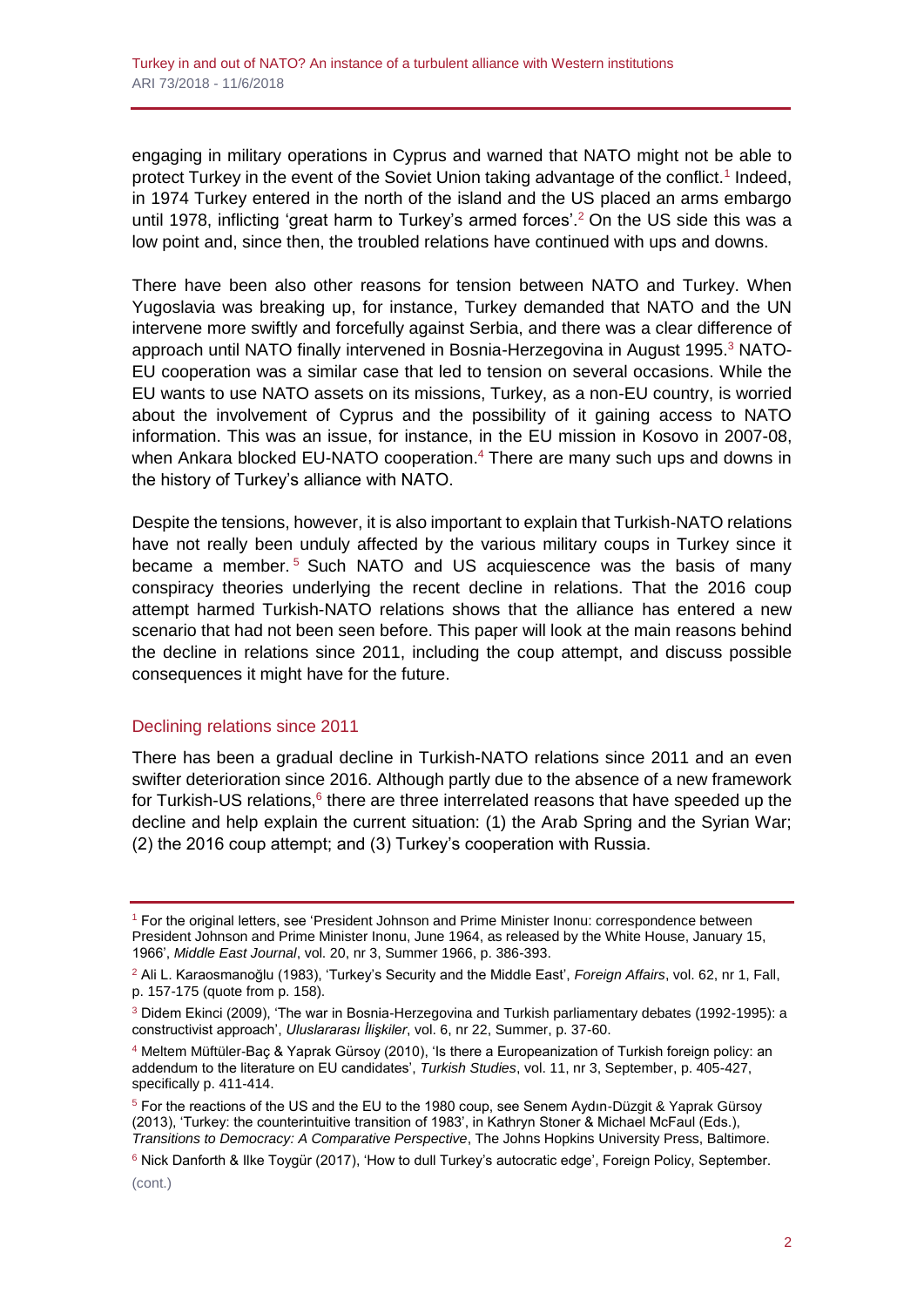#### The Arab uprisings and the Syrian war

Turkey has had regional power aspirations since the end of the Cold War. With the rise to power of the governing Justice and Development Party (AKP) in 2002 these aspirations in the Middle East have become even more visible. Turkey believed that it could use its co-existing Western and Muslim identities, as well as its geographical location, as an asset and be an 'example' in the Middle East. After 9/11 the US also supported such a vision of Turkey as a model Muslim democratic country, especially under AKP rule.<sup>7</sup>

These regional power aspirations were crushed by the Arab Spring. Turkey wanted to lead democratic change and supported groups such as the Muslim Brotherhood in Egypt. It hoped that ideological affinities with the new movements in the Middle East would allow it to become a true regional leader for previously repressed populations. Yet the Arab Spring failed in its goals in the Middle East except in Tunisia, with which Turkey had no substantial links. The 2013 coup in Egypt epitomised the failure of Turkish foreign policy in jumping on the bandwagon of change in the Middle East. The Muslim Brotherhood's defeat was also a failure for the AKP's ideological vision for the region and reminded Turkey's leaders of their country's unsavoury past of military coups and their own victimisation by the secular military in the late 1990s. This prompted Erdoğan to make bitter public declarations against the coup in Egypt and even to refuse to sit at the same table as Abdel Fatteh al-Sisi at a dinner organised by the UN Secretary General Ban Ki-Moon in the UN.<sup>8</sup>

The war in Syria has certainly had [more serious implications](http://www.realinstitutoelcano.org/wps/portal/rielcano_en/contenido?WCM_GLOBAL_CONTEXT=/elcano/elcano_in/zonas_in/ari4-2016-ozel-surrounded-by-trouble-hit-by-conflict-turkey-manifold-challenges) than Egypt for Turkey's regional power ambitions, security and relations with the US and NATO. Similar to its policy towards Egypt, Ankara insisted that the regime in Syria had to change and that Bashar al-Assad had to go. However, this put Turkey at odds with the reality on the ground and gave the impression that Turkish foreign policy was based on unrealistic assumptions that al-Assad could be defeated over a short period of time. Turkey's position on Syria also jeopardised its relations with the US since Washington has cooperated with the Kurds in Syria against the Islamic State. Turkey views the strengthening of Kurdish forces as a direct threat to its territorial integrity and considers the Democratic Union party (PYD) and its armed wing, the People's Protection Units (YPG), as affiliates of the PKK, officially considered a terrorist group also by the US. In turn, Turkey supports other radical groups in Syria, some of them of a more religious bent with the aim of counterbalancing the YPG in the region. $9$  The mismatch has caused a conflict of interest with the US. Furthermore, the ambitions of both Russia and Iran in Syria have led to fluid alliances, questioning Turkey's devotion to its NATO partners.

8 'Erdoğan skips UN luncheon to avoid legitimizing Egypt coup', *Yeni Şafak*, 26/IX/2014, [https://www.yenisafak.com/en/news/erdogan-skips-un-luncheon-to-avoid-legitimizing-egypt-coup-2024565.](https://www.yenisafak.com/en/news/erdogan-skips-un-luncheon-to-avoid-legitimizing-egypt-coup-2024565)

<sup>7</sup> Aslı Aydıntaşbaş & Kemal Kirişçi (2017), 'The United States and Turkey: friends, enemies, or only interests?', Turkey Project Policy Paper, nr 12, April[, https://www.brookings.edu/wp](https://www.brookings.edu/wp-content/uploads/2017/04/aydintasbas-kirisci_united-states-and-turkey.pdf)[content/uploads/2017/04/aydintasbas-kirisci\\_united-states-and-turkey.pdf.](https://www.brookings.edu/wp-content/uploads/2017/04/aydintasbas-kirisci_united-states-and-turkey.pdf)

<sup>9</sup> Francis Ricciardone & Aaron Stein (2016), 'Mitigating US-Turkish Disagreement over the PYD', *Atlantic Council*, 24/II/2016, [http://www.atlanticcouncil.org/blogs/menasource/mitigating-us-turkish-disagreement](http://www.atlanticcouncil.org/blogs/menasource/mitigating-us-turkish-disagreement-over-the-pyd)[over-the-pyd.](http://www.atlanticcouncil.org/blogs/menasource/mitigating-us-turkish-disagreement-over-the-pyd)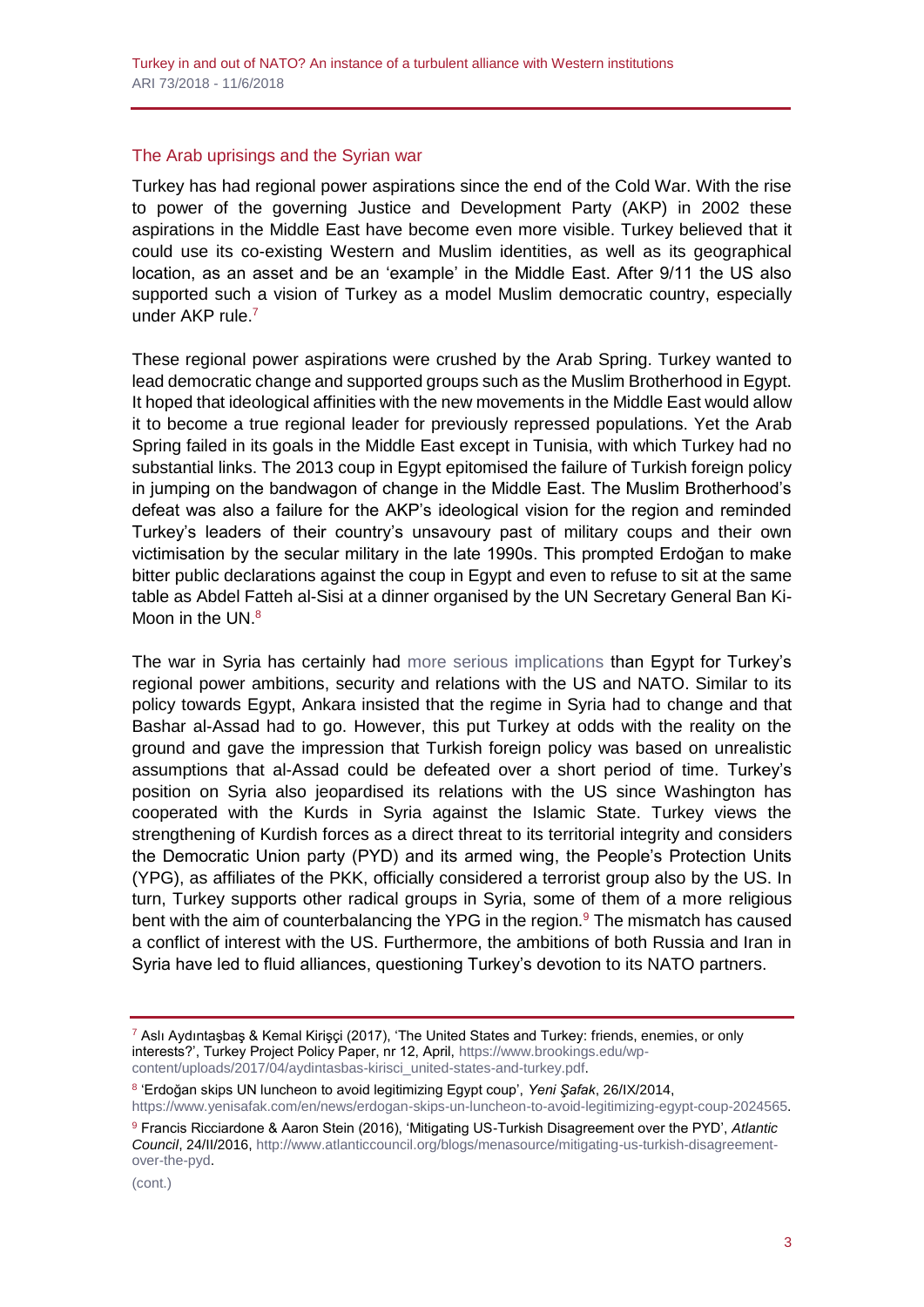To date Turkey has engaged in three military operations in Syria. In February 2015, in a limited intervention, the Suleyman Shah tomb was relocated to Turkey. The second, stretching for almost a year between the summer of 2016 and the spring of 2017, had as its aim to clear ISIS and certain Kurdish units out of parts of the area west of the Euphrates. The most recent operation, named Olive Branch, began in January 2018 against Kurdish forces in north-eastern Syria. Turkish troops took Afrin, with indications that there might be a further move towards Manbij, controlled by the PYD/YPG supported by US forces.<sup>10</sup>

Although Turkey officially welcomed the US, French and British air strikes in April 2018.<sup>11</sup> its own operations independent of its NATO allies are jeopardising relations. Any attempt to advance further into Syria might bring Turkish and US forces face to face, increasing the tension between the two partners. What happens in Manbij and the possibility of a sustainable agreement between Turkey and the US with the recent appointment of Mike Pompeo as Secretary of State have given rise to significant expectations. Indeed, an agreement between the US and Turkey was announced regarding Manbij following meetings between Pompeo and his counterpart, [Mevlüt Çavuşoğlu.](http://www.realinstitutoelcano.org/wps/portal/rielcano_es/actividad?WCM_GLOBAL_CONTEXT=/elcano/elcano_es/calendario/actividades/conferencia-turquia-mevlut-cavusoglu) However, as Amberin Zaman notes, 'differences in interpretation as to [the] actual substance [of the agreement] are … casting a shadow over the latest stab at salvaging US-Turkish ties and rekindling trust between the two countries.<sup>'12</sup>

#### The 2016 coup attempt

The second critical event for Turkish-NATO relations was the [attempted coup of 15 July](http://www.realinstitutoelcano.org/wps/portal/rielcano_en/contenido?WCM_GLOBAL_CONTEXT=/elcano/elcano_in/zonas_in/commentary-toygur-from-failed-coup-to-state-emergency-democracy-turkey-today)  [2016](http://www.realinstitutoelcano.org/wps/portal/rielcano_en/contenido?WCM_GLOBAL_CONTEXT=/elcano/elcano_in/zonas_in/commentary-toygur-from-failed-coup-to-state-emergency-democracy-turkey-today) that aimed to topple the AKP government. The unsuccessful coup was orchestrated by a small military clique, most of which were air force personnel.<sup>13</sup> The government accused Fethullah Gülen, a cleric with millions of followers worldwide, of being the mastermind while at the same time arguing that the US supported him. The alleged evidence for such a claim was: (1) that the US İncirlik air base was used for some of the planes that took off on the night of the coup;<sup>14</sup> (2) that the US was slow in its response to condemn the coup;<sup>15</sup> and (3) that Gülen is resident in Pennsylvania and that, despite

<sup>14</sup> For details of the indictment of what transpired on the night of the coup at the *lncirlik* base, see Sedat Ergin's three-part editorial titled 'July 15 and İncirlik Air Base' published by *Hürriyet* between 15- 17/VIII/2017. The first part is available in English at [http://www.hurriyetdailynews.com/opinion/sedat](http://www.hurriyetdailynews.com/opinion/sedat-ergin/july-15-and-incirlik-air-base-1-asena-in-the-sky-116824)[ergin/july-15-and-incirlik-air-base-1-asena-in-the-sky-116824.](http://www.hurriyetdailynews.com/opinion/sedat-ergin/july-15-and-incirlik-air-base-1-asena-in-the-sky-116824)

<sup>15</sup> 'US response to coup bid in Turkey disappointing: envoy', *AA*, 13/VII/2017, [https://www.aa.com.tr/en/americas/us-response-to-coup-bid-in-turkey-disappointing-envoy/860465.](https://www.aa.com.tr/en/americas/us-response-to-coup-bid-in-turkey-disappointing-envoy/860465) (cont.)

<sup>10</sup> 'After taking Afrin, Turkey looks for new targets in Syria', *The Economist*, 22/III/2018, [https://www.economist.com/middle-east-and-africa/2018/03/22/after-taking-afrin-turkey-looks-for-new](https://www.economist.com/middle-east-and-africa/2018/03/22/after-taking-afrin-turkey-looks-for-new-targets-in-syria)[targets-in-syria.](https://www.economist.com/middle-east-and-africa/2018/03/22/after-taking-afrin-turkey-looks-for-new-targets-in-syria)

<sup>11</sup> Pınar Tremblay (2018), 'Turkey's response to US-led Syria strikes: not enough but welcomed', *Al-Monitor*, 15/IV/2018[, https://www.al-monitor.com/pulse/originals/2018/04/turkey-responds-syria-strikes](https://www.al-monitor.com/pulse/originals/2018/04/turkey-responds-syria-strikes-assad-russia-iran-erdogan.html)[assad-russia-iran-erdogan.html.](https://www.al-monitor.com/pulse/originals/2018/04/turkey-responds-syria-strikes-assad-russia-iran-erdogan.html)

<sup>12</sup> Amberin Zaman, 'Manbij plan raises expectations but not mood in US-Turkey relations', *Al-Monitor*, 7/VI/2018[, https://www.al-monitor.com/pulse/originals/2018/06/us-turkey-interpret-manbij-plan.html.](https://www.al-monitor.com/pulse/originals/2018/06/us-turkey-interpret-manbij-plan.html)

 $13$  For more information on the coup attempt see Berk Esen & Sebnem Gumuscu (2017), 'Turkey: how the coup failed', *Journal of Democracy*, vol. 28, nr 1, January, p. 59-73.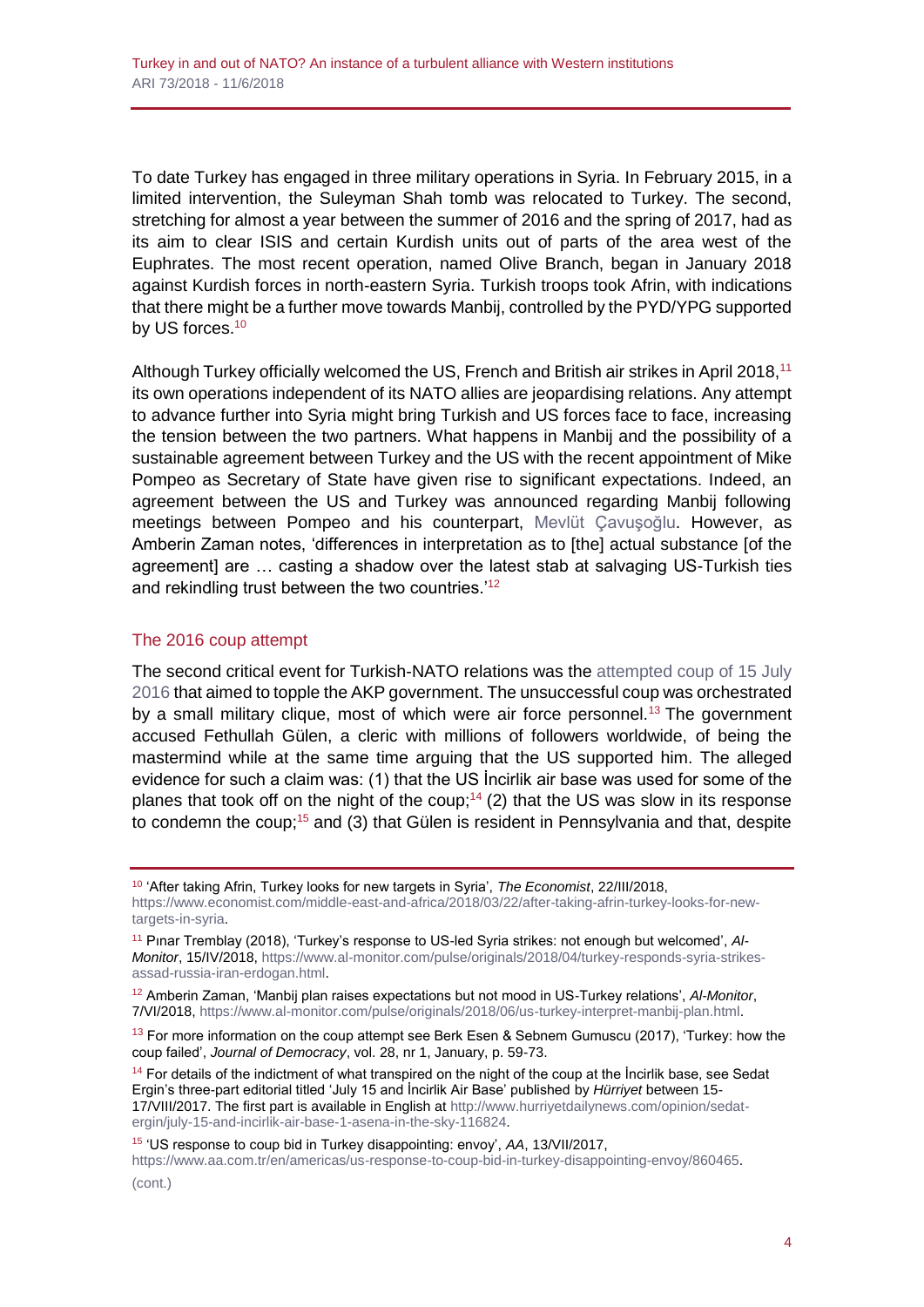Ankara's official requests, Washington has taken no action to extradite him. The narrative of the coup concocted by the Turkish government and circulated by the mass media establishes a direct link between the putsch and the US Administration and celebrates the 'heroism' of ordinary citizens on the night of 15 July, portraying them as resisters against foreign occupation. The coup attempt has had serious consequences for democracy in Turkey.<sup>16</sup>

Following the coup, relations were further strained by the FBI's arrest of Hakan Atilla, the Deputy Director General of Halkbank, during a visit to New York. Halkbank and Atilla are accused by US prosecutors of violating US-imposed sanctions on Iran and engaging in banking fraud. The case against Atilla was based on the confessions of an Iranian-Turkish businessman whose relations with Turkish government officials have already been exposed. President Erdoğan himself has been accused, particularly by Gülen affiliates, of cooperating in the affair. Hence, Atilla's arrest and trial were seen as a Gülenist conspiracy with the support and collaboration of US officials.<sup>17</sup> With the Turkish economy in continuing decline, sanctions on Halkbank could cause even further distress. Furthermore, the arrest of the American pastor Andrew Brunson –who has been living in Turkey for more than two decades– on terrorism charges has had a big impact on relations and was seen as Ankara's way of retaliating against Atilla's arrest. In addition to Brunson, the arrest of local embassy employees has caused frustration in Washington, giving rise to tension and difficulties in the process of issuing visas.

Aside from leading to problematic relations between Turkey and the US, the coup has also had other consequences affecting NATO. First, ever since the coup Turkey has been accused of backsliding towards an authoritarian regime. This has strained relations with certain European countries. In the case of Austria, Turkey vetoed Vienna's cooperation with NATO in retaliation for the deterioration in bilateral relations.<sup>18</sup> Tensions between Ankara and Athens have also steadily increased following the coup and after eight pilots fled to Greece and sought asylum. The Greek Supreme Court refused Turkey's demands to have them repatriated, giving rise to criticism from Ankara and rekindling the disputes over the Aegean Sea. As in the past, rising tensions between Greece and Turkey have the potential to further strain the latter's alliance with NATO.<sup>19</sup>

<sup>16</sup> Ilke Toygur (2016), 'From a failed coup to state of emergency: democracy in Turkey today', *Expert Comment*, nr 38/2016, Elcano Royal Institute, 22/VII/2016,

[http://www.realinstitutoelcano.org/wps/portal/rielcano\\_en/contenido?WCM\\_GLOBAL\\_CONTEXT=/elcano/e](http://www.realinstitutoelcano.org/wps/portal/rielcano_en/contenido?WCM_GLOBAL_CONTEXT=/elcano/elcano_es/zonas_es/europa/commentary-toygur-from-failed-coup-to-state-emergency-democracy-turkey-today) [lcano\\_es/zonas\\_es/europa/commentary-toygur-from-failed-coup-to-state-emergency-democracy-turkey](http://www.realinstitutoelcano.org/wps/portal/rielcano_en/contenido?WCM_GLOBAL_CONTEXT=/elcano/elcano_es/zonas_es/europa/commentary-toygur-from-failed-coup-to-state-emergency-democracy-turkey-today)[today.](http://www.realinstitutoelcano.org/wps/portal/rielcano_en/contenido?WCM_GLOBAL_CONTEXT=/elcano/elcano_es/zonas_es/europa/commentary-toygur-from-failed-coup-to-state-emergency-democracy-turkey-today)

<sup>17</sup> 'Turkey slams US court's sentencing of former Halkbank manager Hakan Atilla', *Hürriyet Daily News*, 17/V/2018, [http://www.hurriyetdailynews.com/turkey-slams-us-courts-sentence-on-former-halkbank](http://www.hurriyetdailynews.com/turkey-slams-us-courts-sentence-on-former-halkbank-manager-hakan-atilla-131939)[manager-hakan-atilla-131939.](http://www.hurriyetdailynews.com/turkey-slams-us-courts-sentence-on-former-halkbank-manager-hakan-atilla-131939)

<sup>18</sup> See 'Turkey referendum: Erdogan rallies not welcome in Austria', *BBC News*, 27/II/2017, [http://www.bbc.co.uk/news/world-europe-39105683;](http://www.bbc.co.uk/news/world-europe-39105683) and 'Nato hit by Turkish veto on Austria partnership', *BBC News*, 23/V/2017[, http://www.bbc.co.uk/news/world-europe-40013507.](http://www.bbc.co.uk/news/world-europe-40013507)

<sup>&</sup>lt;sup>19</sup> Yaprak Gürsoy (2018), 'The recent crisis between Greece and Turkey: two NATO allies on the brink of war, again', The Foreign Policy Centre, 24/IV/2018[, https://fpc.org.uk/the-recent-crisis-between-greece](https://fpc.org.uk/the-recent-crisis-between-greece-and-turkey/)[and-turkey/.](https://fpc.org.uk/the-recent-crisis-between-greece-and-turkey/)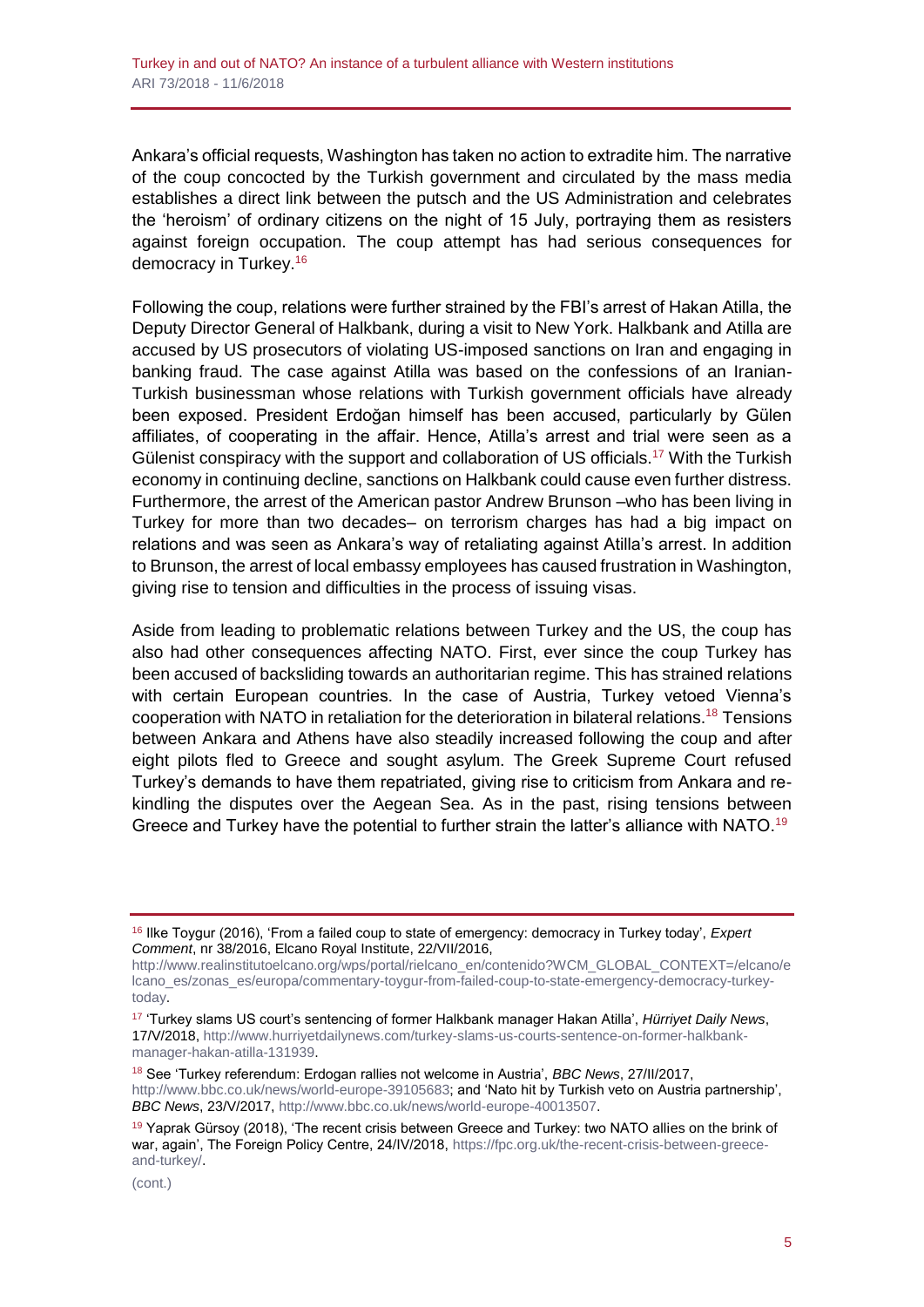A final implication of the coup for NATO is the result of a series of changes within the Turkish armed forces. It was argued before the coup that the military were already split into factions with differing loyalties, ideological positions and convictions regarding Turkey's foreign alliances. While one group was said to be 'Eurasianist', advocating closer relations with non-Western countries such as Russia and Iran, another was argued to be pro-NATO.<sup>20</sup> Loyalty to the AKP government, support for democracy and/or adherence to the Kemalist ideology based on the secular and republican principles of the founding father of the Turkish Republic could cut across the various groupings. In the aftermath of the coup, however, thousands of military personnel were expelled and drastic changes were made to military schooling. Should these trends continue, the result might be a military that is against NATO ideologically and more supportive of cooperating with Russia, and perhaps more conservative in outlook, in contrast with the more secular military of previous decades.

#### Turkish-Russian relations

The third reason why Turkey and NATO have drifted apart is Turkey's closer friendship with Russia. Although relations between Turkey and Russia have fluctuated over the past few years and the two countries do not necessarily share the same interests in Syria, ever since the coup they have raised their level of cooperation. Russia recently started to build Turkey's first nuclear plant, worth US\$20 billion, at Akkuyu, Mersin.<sup>21</sup> Since the coup attempt in 2016, relations have been marked by an 'intense diplomacy' with Putin and Erdoğan having met at least 11 times face-to-face and having been in frequent communication by telephone.<sup>22</sup>

For NATO, one of the most problematic consequences of Ankara's cooperation with Moscow is the possible acquisition of the S-400 air-defence missile system that Turkey intends to purchase from Russia. NATO argues that the system would not integrate into NATO's systems and would require Turkey to share information with Russia.<sup>23</sup> The US has been putting pressure on Turkey to cancel its plans to buy S-400s from Russia.

What does Turkey expect from its cooperation with Russia? First and foremost, it has a bargaining chip to be used against its Western partners. This type of flirtation threatens the alliance and forces the NATO powers to support Turkey's agenda in Syria. However, Turkey is aware that Russia is an unreliable partner and that in the long-run it is no benefit to be outside NATO. That is why, for instance, Ministry of Foreign Affairs

 $20$  The divisions in the military were already evident during the Ergenekon investigations that began in 2007 and implicated hundreds of military officers with planning to overthrow the AKP government. See Yaprak Gürsoy (2012), 'The changing role of the military in Turkish politics: democratization through coup plots?', *Democratization*, vol. 19, nr 4, August, p. 735-760.

<sup>21</sup> 'Putin, Erdogan launch Turkey's first nuclear power plant', *DW*, 3/IV/2018, [http://www.dw.com/en/putin](http://www.dw.com/en/putin-erdogan-launch-turkeys-first-nuclear-power-plant/a-43238454)[erdogan-launch-turkeys-first-nuclear-power-plant/a-43238454.](http://www.dw.com/en/putin-erdogan-launch-turkeys-first-nuclear-power-plant/a-43238454)

<sup>22</sup> 'Erdoğan-Putin görüşmeleri: Uçak krizinden Akkuyu Nükleer Santrali'ne nasıl gelindi?', *BBC Türkçe*, 3/IV/2018[, https://www.bbc.com/turkce/haberler-dunya-42323920.](https://www.bbc.com/turkce/haberler-dunya-42323920)

 $23$  See Christopher Woody (2017), 'Turkey has agreed to buy Russia's advanced missile-defense system, leaving NATO wondering what's next', *Business Insider UK*, 17/VII/2017,

[http://uk.businessinsider.com/turkey-agreed-to-buy-russias-s-400-missle-system-concerns-about-nato-](http://uk.businessinsider.com/turkey-agreed-to-buy-russias-s-400-missle-system-concerns-about-nato-2017-7?r=US&IR=T)[2017-7?r=US&IR=T;](http://uk.businessinsider.com/turkey-agreed-to-buy-russias-s-400-missle-system-concerns-about-nato-2017-7?r=US&IR=T) and 'NATO: Rusya, Türkiye'deki S-400'ler ile gizli bilgilerimize erişecek', *Kokpit.aero*, 9/III/2018[, http://www.kokpit.aero/nato-s400-sistemi-icin-uyardi.](http://www.kokpit.aero/nato-s400-sistemi-icin-uyardi)